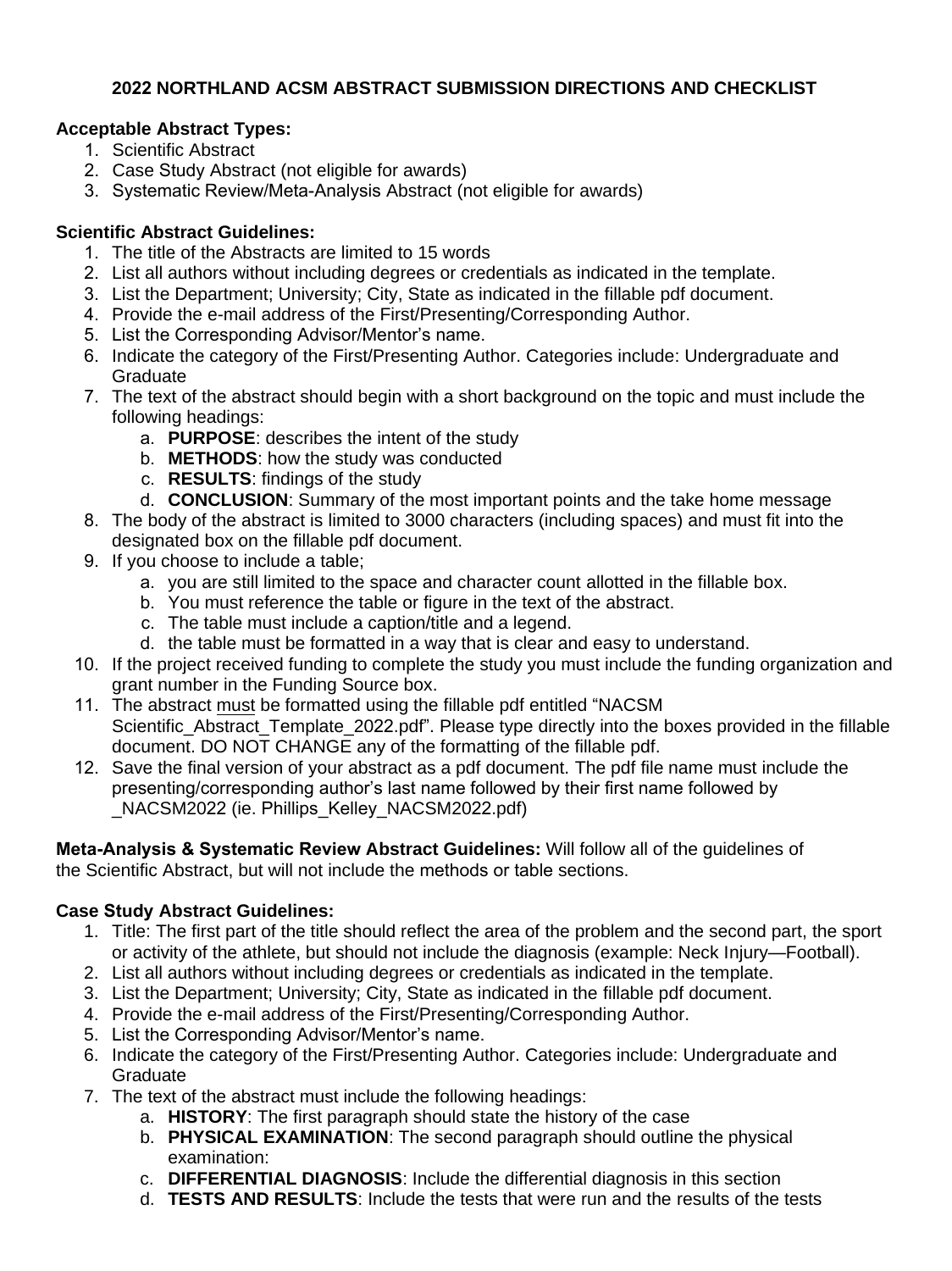- e. **FINAL/WORKING DIAGNOSIS**: Indicate the final diagnosis here
- f. **TREATMENT AND OUTCOMES**: Provide a description of the treatments performed and their outcomes
- 8. The body of the abstract is limited to 3000 characters (including spaces) and must fit into the designated box on the fillable pdf document.
- 9. If you choose to include a table;
	- a. you are still limited to the space and character count allotted in the fillable box.
	- b. You must reference the table or figure in the text of the abstract.
	- c. The table must include a caption/title and a legend.
	- d. the table must be formatted in a way that is clear and easy to understand.
- 10. The abstract must be formatted using the fillable pdf entitled "NACSM Clinical Case Abstract Template 2022.pdf". Please type directly into the boxes provided in the fillable document. DO NOT CHANGE any of the formatting of the fillable pdf.
- 10. Save the final version of your abstract as a pdf document. The pdf file name must include the presenting/corresponding author's last name followed by their first name followed by NACSM2022. (ie. Phillips\_Kelley\_NACSM2022.pdf)

ALL abstracts are *not to exceed one page*, and must follow all the formatting in the fillable pdf document.

#### **Note: Alterations to the fillable pdf or Abstracts that do not adhere to these guidelines will need to** *be revised.*

#### **Abstract Submission site: https://docs.google.com/forms/ [d/19p1vCd\\_MYphkV46xC57ib0Dlh1B9TDT-HKGsyDMMdJY/edit](https://docs.google.com/forms/d/19p1vCd_MYphkV46xC57ib0Dlh1B9TDT-HKGsyDMMdJY/edit)**

# *ABSTRACT/POSTER COMPETITIONS*

## **Undergraduate Abstract and Poster Competition:**

Each regional winner must be a current member of both the national ACSM organization and his/her affiliated ACSM regional chapter organization. Scientific abstracts submitted by undergraduate students are eligible to receive an award. The awards will be based on both the written abstract and the presentation of the poster. A panel of 4-5 judges comprised of members of the NACSM executive board will review all eligible abstracts and select the top 5-10 undergraduate scientific abstracts. Prior to the virtual Spring Tutorial, the panel of judges will then judge the poster presentations and pre-recorded presentation of the top 5-10 abstracts. Judging of the posters will be based on both the quality of the poster and the author's ability to effectively present their research

and answers questions from the judges. Only students who opt in to a virtual (pre-recorded) presentation will be eligible for prize money.

Awards: 1st Place: \$250 2nd Place: \$150 3rd Place: \$100

## **President's Choice Award/President's Cup**

Scientific abstracts submitted by undergraduate OR graduate students are eligible to receive an award. The awards will be based on both the written abstract and a prerecorded presentation of the poster. The panel of judges for the scientific abstracts includes the President Elect, Current President, and Past President of NACSM. The panel of judges will review all eligible abstracts and select the top 4-8 scientific abstracts. Judging of the pre-recorded presentations will be based on the author's ability to effectively present their research.

*Awards:* st place: \$250 stipend\* and \$100 cash prize nd place: \$150 rd place: \$100

\*Winner will be awarded compensation to attend the Virtual National ACSM meeting.